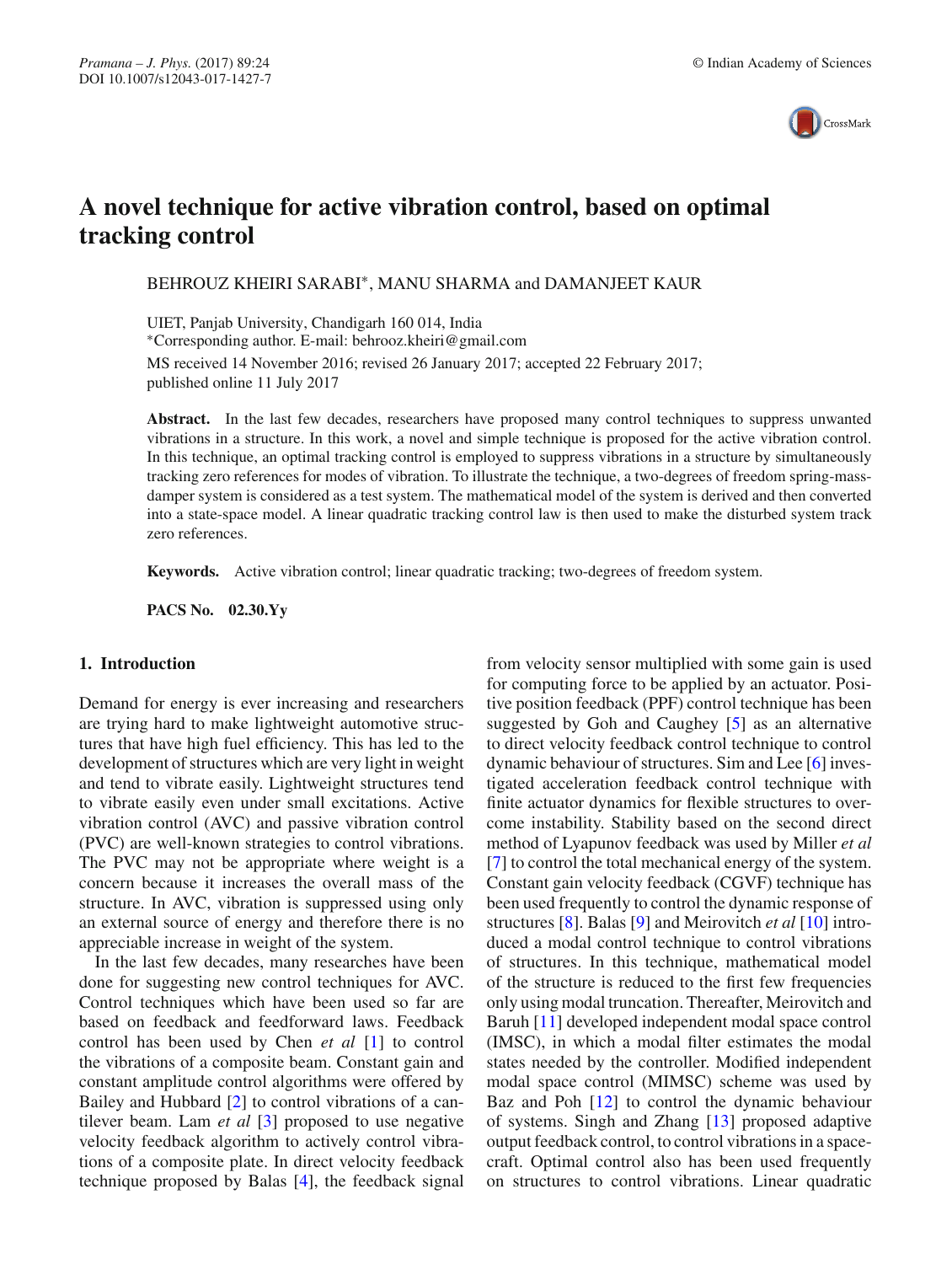

**Figure 1.** Schematic diagram of two-degrees of freedom spring-mass-damper system.

Gaussian (LQG) technique was employed by Xu and Koko [14] and later on applied on a plate structure by Dong *et al* [15] and Kumar *et al* [16], to control unwanted vibrations of plate structures. Linear quadratic regulator (LQR) has been found as a good technique to suppress the vibrations occurring in structures [17]. Advantages and disadvantages of some popular control techniques used for active vibration control are tabulated in table 1.

Control methods which have been proposed so far have some advantages and disadvantages. One has to choose the control law based on the complexity of structure, loading conditions, end application, computational power available etc. Optimal tracking control for active vibration control has the following advantages:

- (1) This technique is robust to spillover problem (if mathematical model is not truncated).
- (2) Full state measurement of the system is not required.
- (3) It can be applied on both modal displacement and actual vibration displacement.
- (4) Desired multiple transient responses can be simultaneously achieved.

In §2 the principle of active vibration control based on optimal tracking control has been demonstrated through an example of two degrees of freedom system, in §3 the results are shown and in §4 conclusions are drawn.

## **2. Illustration of principle of active vibration control**

Consider a two-degree of freedom spring-mass-damper system as shown in figure 1.

Mass  $M_1$  is connected to a boundary through a spring of stiffness  $K_2$  and a damper with damping coefficient  $C_1$ . Mass  $M_2$  is connected to a boundary through a spring of stiffness  $K_3$  and a damper with damping coefficient  $C_3$ . Actuator  $f$  is capable of exerting force  $f$  on mass *M*2. Two masses are connected to each other by a spring of stiffness *K*<sup>2</sup> and a damper of damping coefficient *C*2. Free body diagrams of the two masses are drawn in figure 2.

Equations of motion are written from free body diagrams as

$$
M_1\ddot{x}_1 + K_2 (x_1 - x_2) + C_2 (\dot{x}_1 - \dot{x}_2)
$$
  
+  $K_1x_1 + C_1\dot{x}_1 = 0$  (1)  

$$
M_2\ddot{x}_2 + C_3\dot{x}_2 + K_3x_2 + f + K_2 (x_2 - x_1)
$$

$$
+C_2(\dot{x}_2 - \dot{x}_1) = 0.
$$
 (2)

So we have a system of two second-order ordinary differential equations which are coupled with each other. These equations can be converted into a state-space format by taking

$$
x_3 = \dot{x}_1 \quad \text{and} \quad x_4 = \dot{x}_2.
$$

Now eqs  $(1)$  and  $(2)$  can be rewritten as

$$
M_1\dot{x}_3 + K_2(x_1 - x_2) + C_2(x_3 - x_4)
$$
  
+  $K_1x_1 + C_1x_3 = 0$  (3)

$$
M_2\dot{x}_2 + C_3x_4 + K_3x_2 + f + K_2(x_2 - x_1)
$$
  
+  $C_2(x_3 - x_4) = 0.$  (4)

These equations can be expressed as matrix equation of motion as

$$
\{\dot{x}\}_{4\times1} = [A]_{4\times4} \{x\}_{4\times1} + [B]_{4\times1} \{f\}_{1\times1},
$$
 (5)

where

$$
\{x\} = \{x_1 \quad x_2 \quad x_3 \quad x_4\}^T
$$
\n
$$
[A] = \begin{bmatrix}\n0 & 0 & 1 & 0 \\
0 & 0 & 0 & 1 \\
-\frac{K_1 - K_2}{M_1} & \frac{K_2}{M_1} & -\frac{C_1 - C_2}{M_1} & \frac{-C_2}{M_1} \\
\frac{-K_2}{M_2} & -\frac{K_2 - K_3}{M_2} & \frac{C_2}{M_2} & \frac{-C_2 - C_3}{M_2}\n\end{bmatrix}
$$
\n
$$
[B] = \{0 \quad 0 \quad 0 \quad -1\}^T.
$$

Continuous state-space equations can be converted to discrete form as

$$
x(k + 1) = Fx(k) + Gu(k),
$$
 (6)

where *F* and *G* are discretized forms of *A* and *B* matrices, discretized using a sampling time interval. The performance index of the following form is employed so as to derive optimal control gains:

$$
J = \frac{1}{2} [Cx(k_f) - z(k_f)]^T S [Cx(k_f) - z(k_f)]
$$
  
+ 
$$
\frac{1}{2} \sum_{k=k_0}^{k_f - 1} [Cx(k) - z(k)]^T Q [Cx(k) - z(k)]
$$
  
+ 
$$
u^T(k)Ru(k)
$$
 (7)

with boundary condition  $x(k_0) = x_0$ . Here *z* is an *n*-dimensional reference vector, *C*, *S* and *Q* are  $m \times m$ symmetric, positive semidefinite weight matrices, *R* is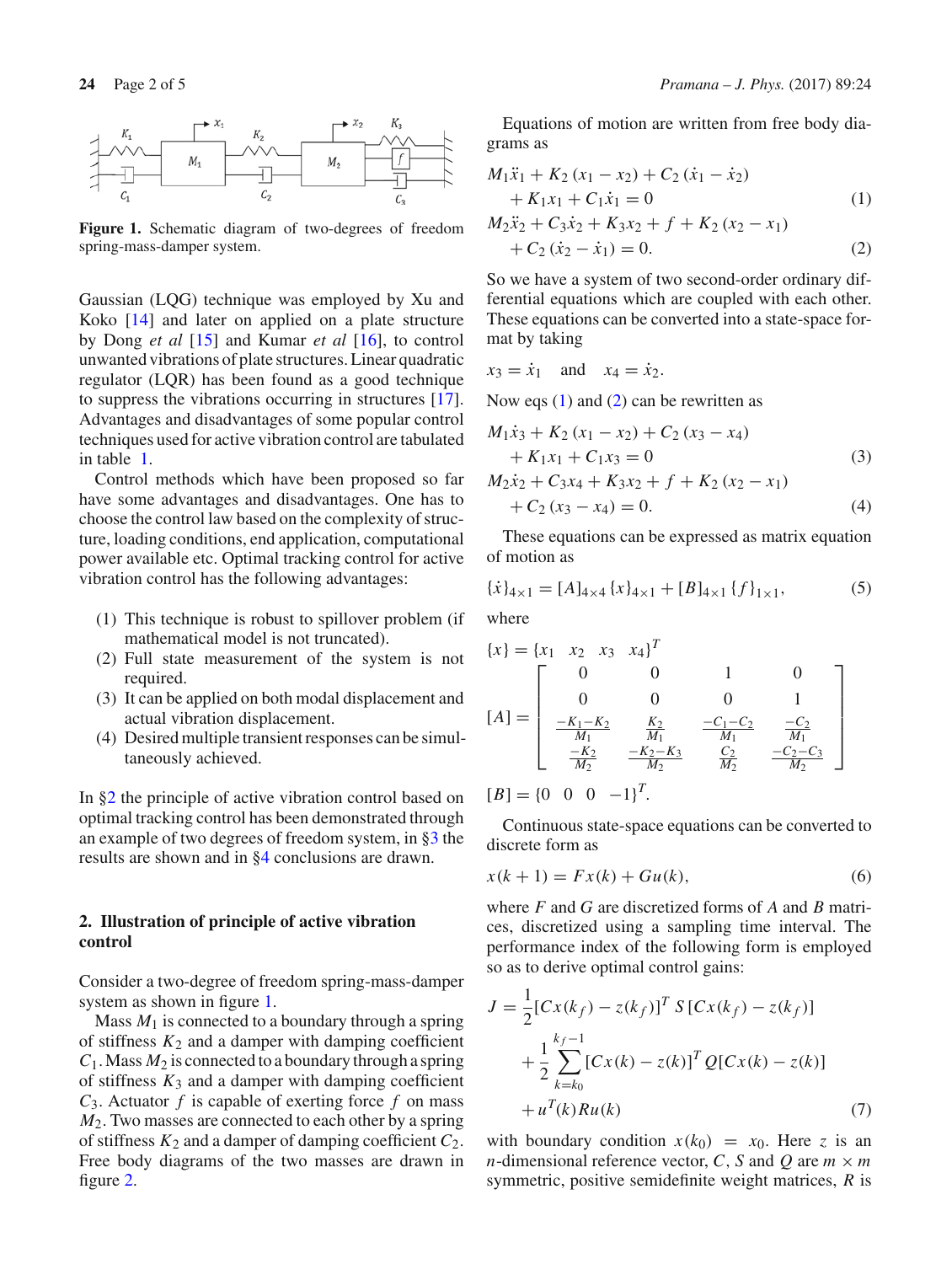| Control technique                                           | Advantages                                                                                                                                                                                                                                                         | Disadvantages                                                                                                                                                                                               |
|-------------------------------------------------------------|--------------------------------------------------------------------------------------------------------------------------------------------------------------------------------------------------------------------------------------------------------------------|-------------------------------------------------------------------------------------------------------------------------------------------------------------------------------------------------------------|
| Velocity feedback [4]                                       | It is unconditionally stable and robust to<br>spillover                                                                                                                                                                                                            | Requires either measurement or estimation of<br>the states. It requires truly collocated actuators<br>and sensors                                                                                           |
| Positive position feedback<br>(PPF) [18]                    | It is effective in suppressing specific vibration<br>mode by maximizing the damping in the<br>targeted mode without destabilizing other<br>modes                                                                                                                   | The efficiency of PPF control is highly<br>dependent on the choice of frequency of the<br>PPF compensator. It is a collocated control<br>method. Requires either measurement or<br>estimation of the states |
| Acceleration feedback<br>[19]                               | Acceleration is often easier to measure than<br>displacement or velocity. A system with<br>acceleration feedback control is<br>unconditionally stable, regardless of damping<br>and natural frequencies of the structure                                           | Requires either measurement or estimation of<br>the states                                                                                                                                                  |
| Modal space control [20]                                    | Some specific modes can be individually or<br>simultaneously controlled                                                                                                                                                                                            | Prone to spillover effects. Requires either<br>measurement or estimation of the states                                                                                                                      |
| Independent modal space<br>control $[21]$                   | It is easy to design and can be applied on linear It needs a modal filter to estimate the modal<br>and nonlinear systems, shows stable<br>characteristics, less computational effort is<br>required and is relatively insensitive to<br>locations of the actuators | states needed by the control law. It is not<br>unconditionally stable because of spillover<br>problem. It requires number of actuators to be<br>equal to the number of controlled modes                     |
| Modified independent<br>modal space control<br>(MIMSC) [20] | Several modes can be controlled<br>simultaneously                                                                                                                                                                                                                  | Prone to spillover effects. Requires either<br>measurement or estimation of the states                                                                                                                      |
| Adaptive output feedback<br>control [22]                    | Robust to uncertainty in the system                                                                                                                                                                                                                                | Stability is not guaranteed, poor control results<br>in large variations in the plant                                                                                                                       |
| Linear quadratic regulator<br>$(LQR)$ [16]                  | It does not require collocated actuator-sensor<br>pairs for stability. Multiple modes can be<br>simultaneously controlled                                                                                                                                          | It requires measurement of state variables                                                                                                                                                                  |
| Linear quadratic Gaussian<br>$(LQG)$ [17]                   | Full state measurement is not required. It is<br>effective for multimodal control. Does not<br>require collocated actuator-sensor pair                                                                                                                             | Estimation of modes is needed                                                                                                                                                                               |

**Table 1.** Advantages and disadvantages of some popular control techniques used for active vibration control.



Figure 2. Free body diagrams of the two masses.

an actuator weighing matrix and  $k_f$  represents the final location of the vector. Optimal control that optimizes the performance index is given by [23–25]

$$
u^*(k) = -L(k)x^*(k) + L_g(k)g(k+1).
$$
 (8)

Quantities with an asterisk represent optimal quantities.  $L(k)$  and  $L_g(k)$  are control gains and vector  $g(k)$  is given as

$$
g(k) = FT {I - [P-1(k + 1) + E]-1 E}g(k + 1)
$$
  
+ Wz(k) (9)

with  $g(k_f) = A^T Fz(k_f)$  and  $W = C^T Q$ . Solution of the following matrix difference Riccati equation gives matrix  $P(k)$ :

$$
P(k) = FT P(k+1)[I + E P(k+1)]-1 F + V
$$
 (10)

with  $P(k_f) = C^T SC$ ,  $V = C^T QC$  and  $E = GR^{-1}$ *G<sup>T</sup>* . Substitution of optimal control law in equation of state gives optimal state *x*∗ as

$$
x^*(k+1) = [F - BL(k)]x(k) + BL_g(k)g(k+1).
$$
\n(11)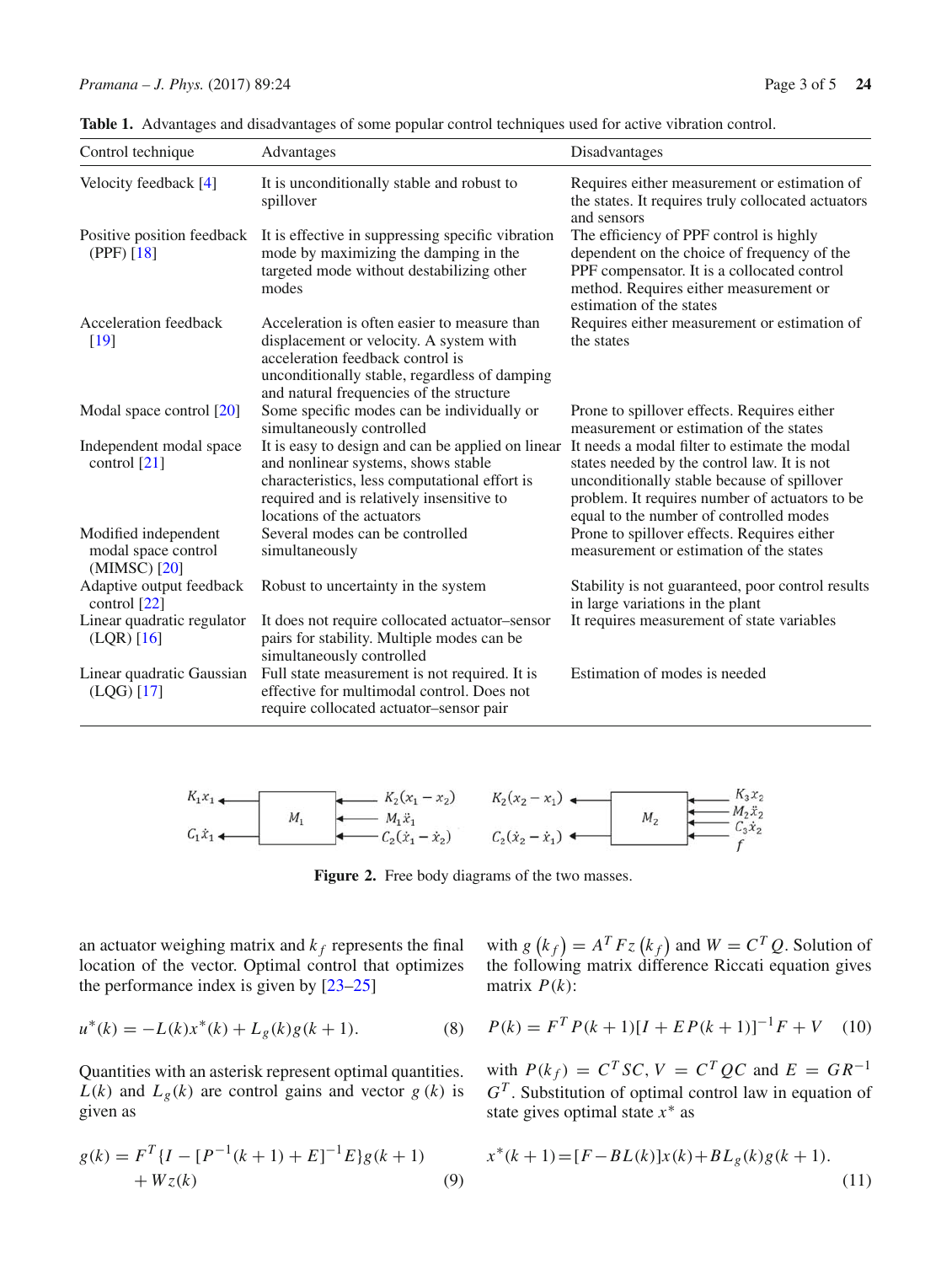

**Figure 3.** References and controlled time responses of a two-degrees of freedom system.

## **3. Numerical simulations**

In this work, a technique based on optimal tracking control is proposed for active vibration control. In this technique, some desired transient signals are simultaneously taken as references which one wishes to achieve. To verify this technique, displacement signals of the test structure have been taken as references and optimal tracking controller is made to track these references. Thereafter in the next step, for active vibration control, the test structure is disturbed with initial displacement and optimal tracking controller is made to track zero references. Two-degrees of freedom system shown in figure 1 with  $M_1 = 2M_2 = 10$  kg,  $K_1 = 2K_2 = 3K_3 =$ 1000 N/m and  $C_1 = C_2 = C_3 = 1.1$  Ns/m, is used as a test system. Optimal tracking control is programmed in MATLAB to track the desired references. Corresponding plant matrices for the system shown in figure 1 are computed using sampling time of 0.001 s after as:

$$
F = \begin{bmatrix} 0.99 & 2.49e^{-5} & 9.99e^{-4} & -8.33e^{-8} \\ 4.99e^{-5} & 0.99 & -1.66e^{-7} & 9.99e^{-4} \\ -0.15 & 0.05 & 0.99 & -1.74e^{-4} \\ 0.099 & -0.16 & -3.49e^{-4} & 0.99 \end{bmatrix}
$$

$$
G = \begin{bmatrix} -2.70e^{-11} \\ -4.99e^{-7} \\ -8.33e^{-8} \\ -9.99e^{-4} \end{bmatrix}.
$$

Reference signals for the two masses are constructed by obtaining transient responses of the two masses by taking state vector as  $x^T = [0.001000]$  at time  $= 0$  s. Results shown in figure 3 illustrate that the



**Figure 4.** Uncontrolled/controlled time response of a two-degrees of freedom system.

controller is able to track displacement signals of the test structure.

Optimal tracking problem discussed in this paper is a casual system. The output of this system at any time depends only on the present and the past inputs. The output of this system does not depend on future inputs. Therefore, optimal tracking control discussed in this paper can be practically implemented in AVC applications. To do active vibration suppression based on the proposed method, one can simply use optimal tracking control with reference signal as zero. In figure 4 active vibration control for a two-degrees of freedom system is done using optimal tracking control law. Excellent vibration suppression of both the masses is simultaneously achieved using optimal tracking control.

#### **4. Conclusions**

In this paper, a novel technique has been used to control vibrations of a two-degrees of freedom system. First, a mathematical model of the system is derived and then it is converted into a state-space model. Optimal tracking control is then employed to track zero references. Using this technique, one can successfully suppress vibrations at multiple points simultaneously in a structure using a simple procedure.

#### **References**

- [1] L Chen, C Lin and C Wang, *Compos. Struct.* **56**, 97 (2002)
- [2] T Bailey and J E Hubbard, *J. Guid. Control Dyn*. **8**(**5**), 605 (1985)